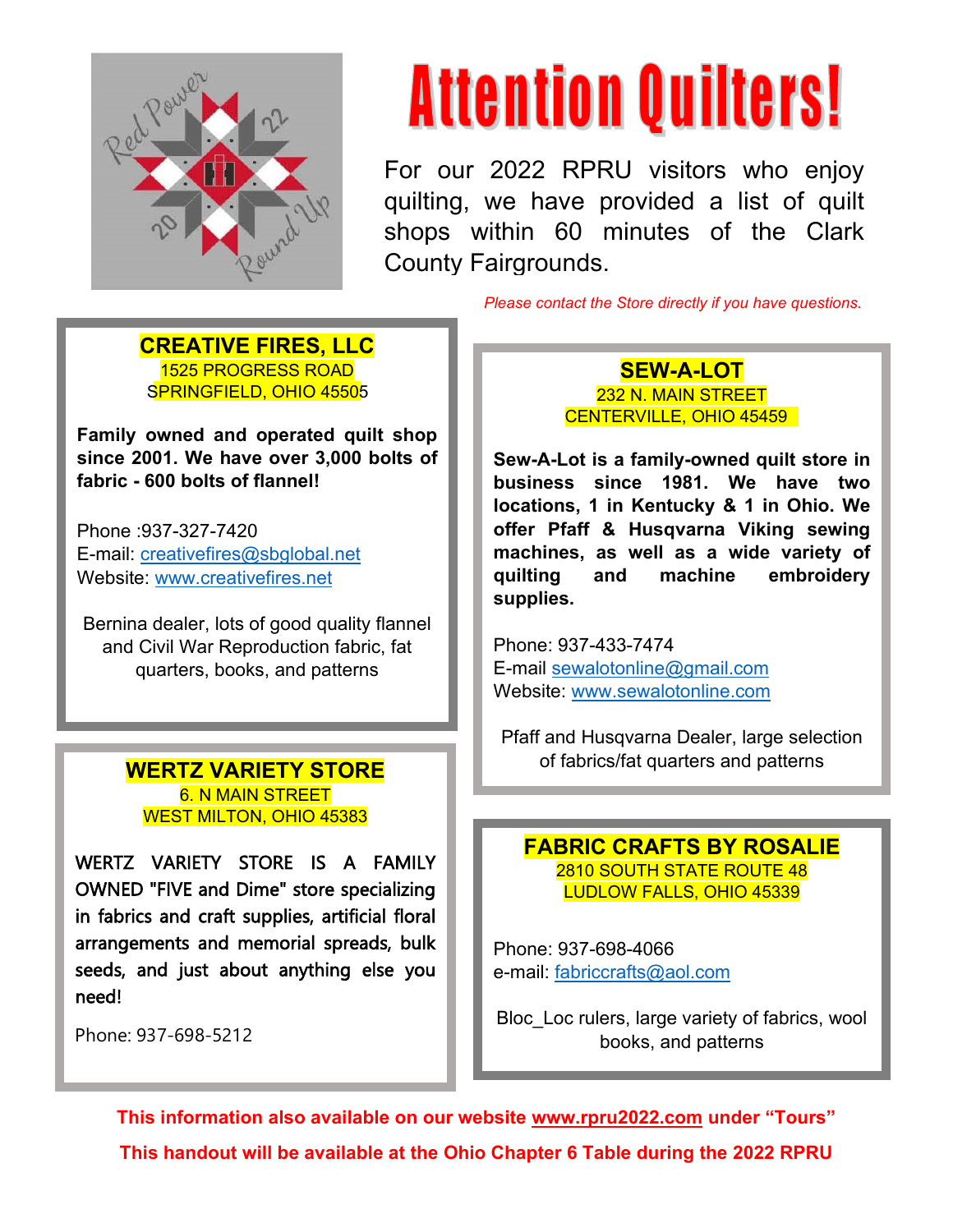

# **Attention Quilters!**

**FRIDAY JUNE 24TH AT 10AM**

## **Fabric Crafts by Rosalie will be hosting a Bloc\_Loc Demonstration at her Quilt Shop in Ludlow Falls.**

**Location of Demonstration**

**FABRIC CRAFTS BY ROSALIE 2810 SOUTH STATE ROUTE 48 LUDLOW FALLS, OH 45339**

Phone: 937-698-4066 E-Mail: [fabricrafts@aol.com](mailto:fabricrafts@aol.com)

Bloc\_Loc rulers, large variety of fabrics, wool, books, and patterns



### Precision is easy with Bloc Loc

"The Best Quilting Innovation Since the Ruler" Take your quilting to a whole new level. Square up 90% faster, easier and safer. Control where your seams go! Totally eliminates ruler rock

https://blocloc.com

LIMITED TO 26 PEOPLE

### **IF YOU WOULD LIKE TO ATTEND YOU MUST SIGN-UP AT THE OHIO CHAPTER 6 TABLE BY THURS. JUNE 23, 2022, BY NOON.**

*The demonstration will take place at her quilt shop.*

### There will be no transportation provided for this event.

**The 2022 Red Power Round Up Clark County Fairgrounds 4401 S. Charleston Pike, Springfield, Ohio 45505**

**Fabric Crafts by Rosalie is about 40+ minutes aways from the Clark County Fairgrounds**



This information also available on our website [www.rpru2022.com](http://www.rpru2022.com/) under "Tours"